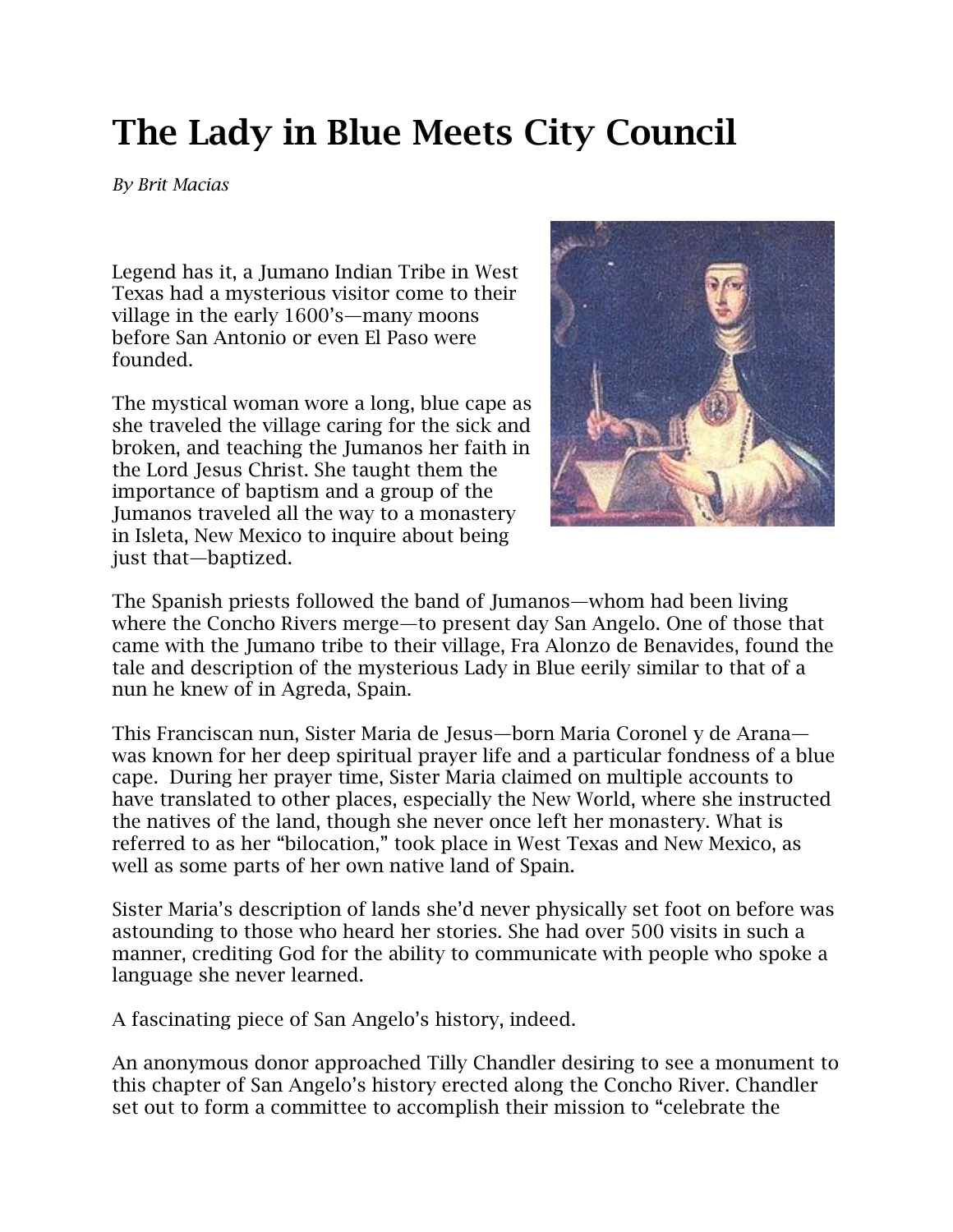history of our community's earliest inhabitants dwelling along the Concho River."



The committee compiled a plan of purpose, design, location, and cost (fully funded by the anonymous donor) and presented it to City Council on July  $12<sup>th</sup>$  for conceptual approval.

The presentation of the concept included a slide presentation of a proposed statue idea of The Lady in Blue with a young Jumano child surrounded by

bluebonnets, and a Jumano Brave surrounded by rocks with Jumano paintings on them.

The concept was met with excitement to begin with, followed by concerns and an extensive discussion.

Harry Thomas was the first to comment on the proposed project, stating, "I think this really is a great concept for the history of San Angelo and I want people to understand that this was before the Fort or any of the buildings



downtown, so this is really something that will draw more visitors to the area. I want to say also, who could ever say no to Tilly?"

Charlotte Farmer followed suit, "I agree with Harry that this is a win-win situation to bring more tourists to San Angelo, but also to bring the sayings (paintings) of Paint Rock…"I don't see this as being of any denomination of anything… we have a vision of what we want our river to be and what we want to include in its history to tell the people a story, to realize how really wonderful it is to live here in San Angelo. There is so much to offer and the Indians were long before the Fort (Concho) and to tell the story of the Jumanos and the teachings they were giving of the Good Lord is a wonderful thing."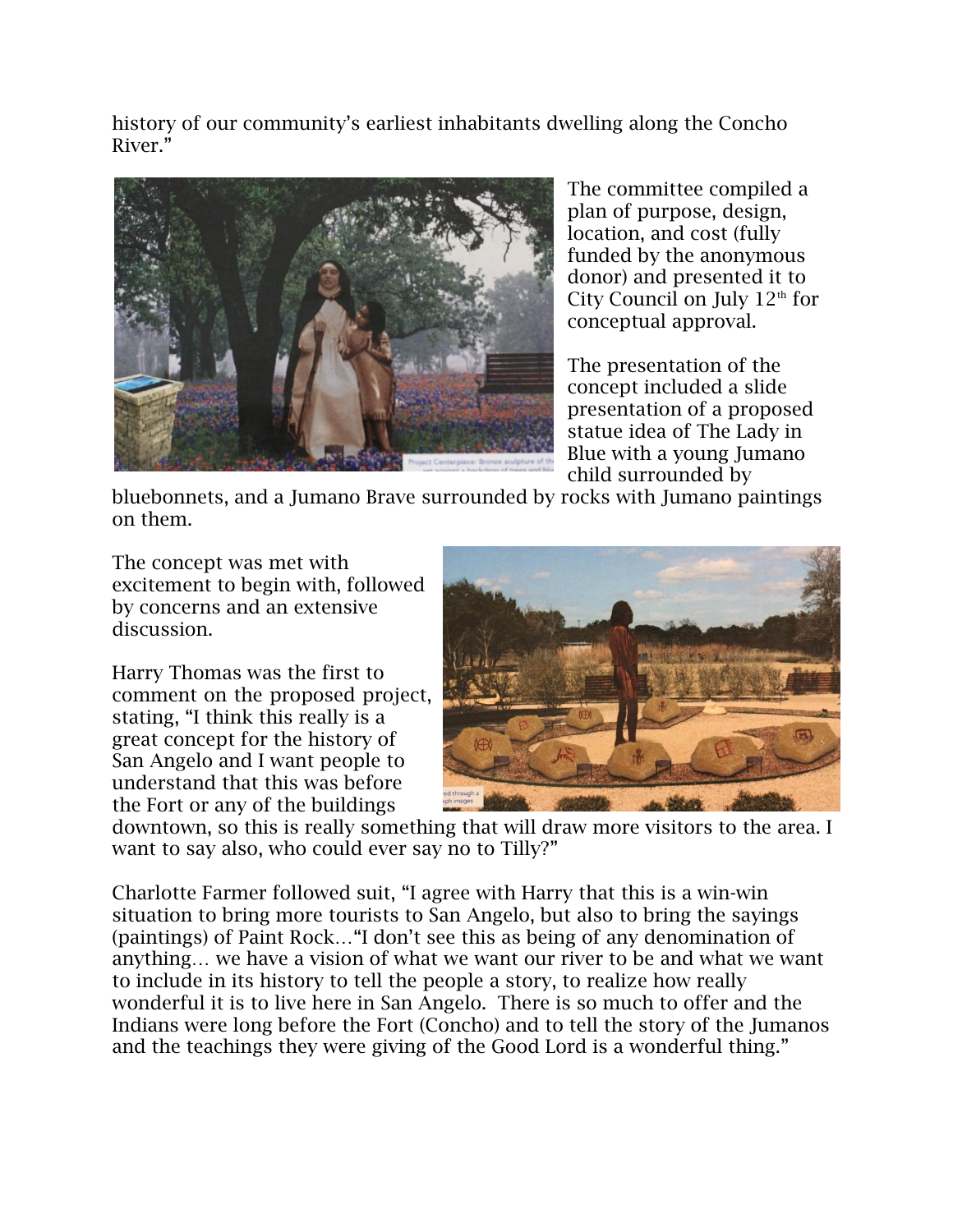"I agree with the other two council people," SMD4 representative Lucy Gonzales stated. "This is a great thing for San Angelo and it's wonderful the fact that it's more historic than anything."

Mayor Morrison, however, had his concerns about the project. "If this were on private land, I would be 100% for it. But I do see this as a religious thing and it concerns me that we are having a religious artifact placed on public lands because we do have the separation of church and state."

Morrison directed his legal question on the matter to City Attorney, Theresa James. "If we allow the Catholic faith to put this up along the river on public property, what happens when the Jehovah's Witnesses or Mormons or the Baptists or anyone else, even non-Christian religions, come forward and ask for the same thing? What are we going to be able to say except we've already opened the floodgates? "

James explained to Morrison, "I'm less concerned about it because it does deal with the history of the area. If it were purely a religious statue or some sort of display that deals strictly with religion, that would be a concern. But because there is a historical aspect to this, I think that is what the difference is."

"I don't want to get us in trouble and I don't want to open the floodgates because once the floodgates are open, we can't close them," Mayor Morrison responded.

"That's true. I don't have that concern," James reiterated.

"If any other religion in the world wants to come down to the banks of the river and build their own monument next to this one there's not a thing we can say except yes because we've already allowed this. I would feel much, much better about this were it on private land somewhere rather than public land, that's my only concern… I have no problem with the concept or the history; I just have a problem with the location," Mayor Morrison continued.

Harry Thomas spoke up again in response to the Mayor's concerns, "I just want to make sure that the public knows this really is not a religious symbol as much as it is a historic symbol and I think the history portion of this…the Lady in Blue certainly comes from Catholicism back in Europe, but that is not the reason for this. This is from the Jumano Indians and the historic portion of San Angelo's beginnings, long before the Fort and downtown. From my perspective, from the public's perspective, putting it on land that belongs to the city really has nothing to do with religion, it has to do with history."

Charlotte Farmer agreed with Harry Thomas and made a motion to approve the concept of the plan, which was then seconded my Thomas.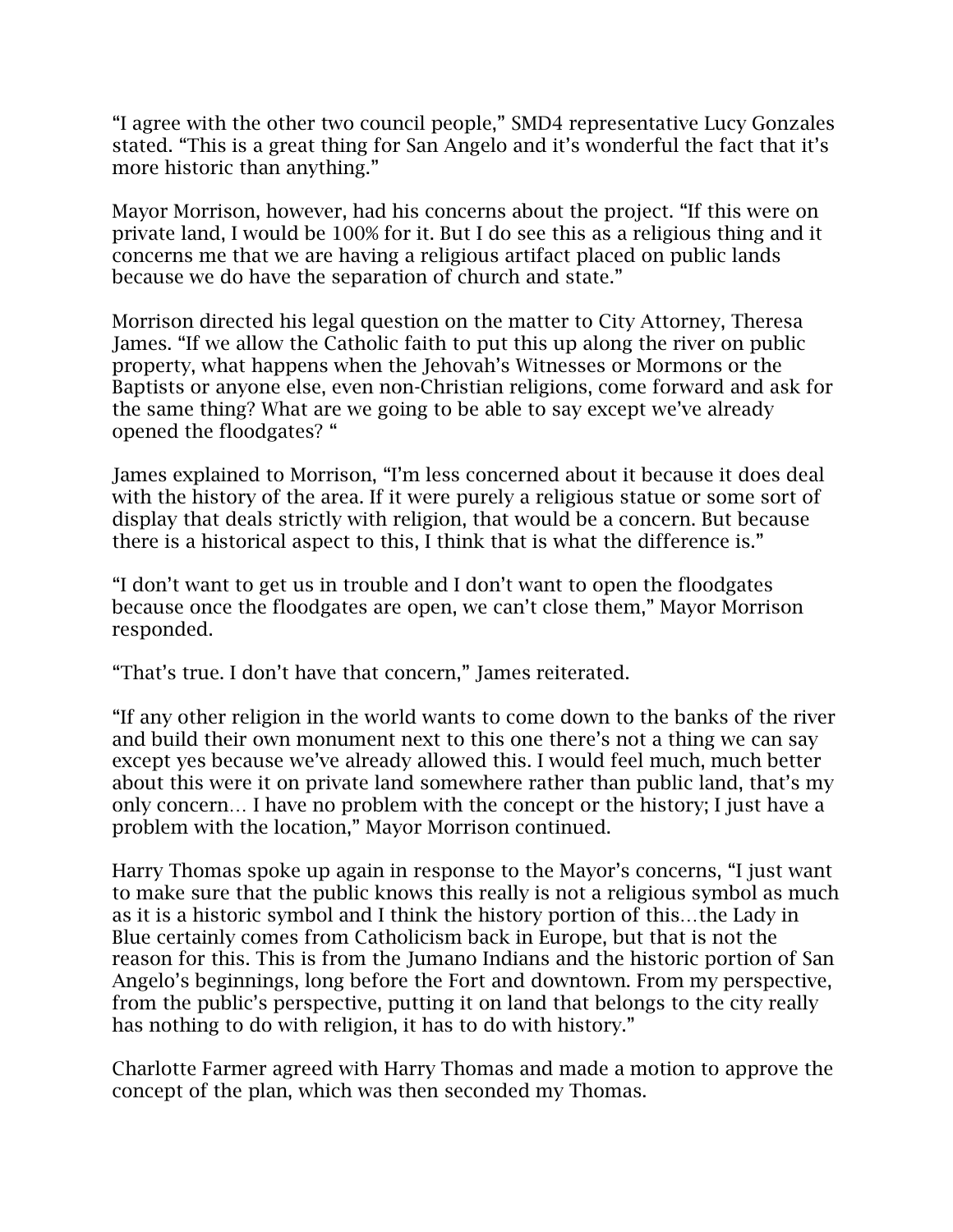Bill Richardson spoke up before the vote could be called, saying, "If you go across the country, you'll find that some of the government sponsored museums have religious paintings and artifacts on display, so I don't think that this is a religious issue, I think it's a historic issue."

Mayor Morrison reiterated, "I don't have one problem with the concept. I only have a problem with the location… I'm afraid of this and I'm going to go on record as being (so). I'm not going to support it because of the location and I think we're opening ourselves up to some serious things because we could have 100 people in here next week wanting to put up a monument to their religion. It worries me."

Tilly Chandler came forward to assure the Mayor, "There is nothing Catholic in our endeavor. If someone steps forward and wants to put up a monument and they can document 12,000 years of the history, then that's what San Angelo is about."

The call for public comment brought about some valid points concerning the religious vs. historical debate.

Author, Gus Clemens, came forward stating, "I've written about this history for 35 years. If you eliminate religion from history, you wipe out all of history. This isn't even about the Lady in Blue. This is about 'why were there Spanish Missionaries at this spot in 1629, a year before the city of Boston was founded?' That is what this piece is about. It is not proselytizing the Catholic religion, it is just pointing out a fact of history that is completely backed up by documentation."

Citizen Michael Baird commented, "There were some questions about the Establishment Clause, but the First Amendment also has a Free Exercise clause and I think at this point the major concern is not an establishment issue, and I'm not a Constitutional Lawyer, but if this project is quashed because a particular historical figure happened to have a religion, I think that we might more be dealing with a free exercise issue." To which Mayor Morrison responded, "That's a very good point, thank you."

Elizabeth Flores, a Jumano from Abilene, came forward to explain how large their family is and how many of them the project would bring to San Angelo to visit and spend their money eating, shopping, etc. "It's something we will belong to and encourage our members and our children to come to."

Before the final call for a vote, Mayor Morrison announced once more, "I am not opposed to this. I'm opposed to the location… I'm not opposed to what you're doing. And I did sit up most of my night thinking about this. It concerns me."